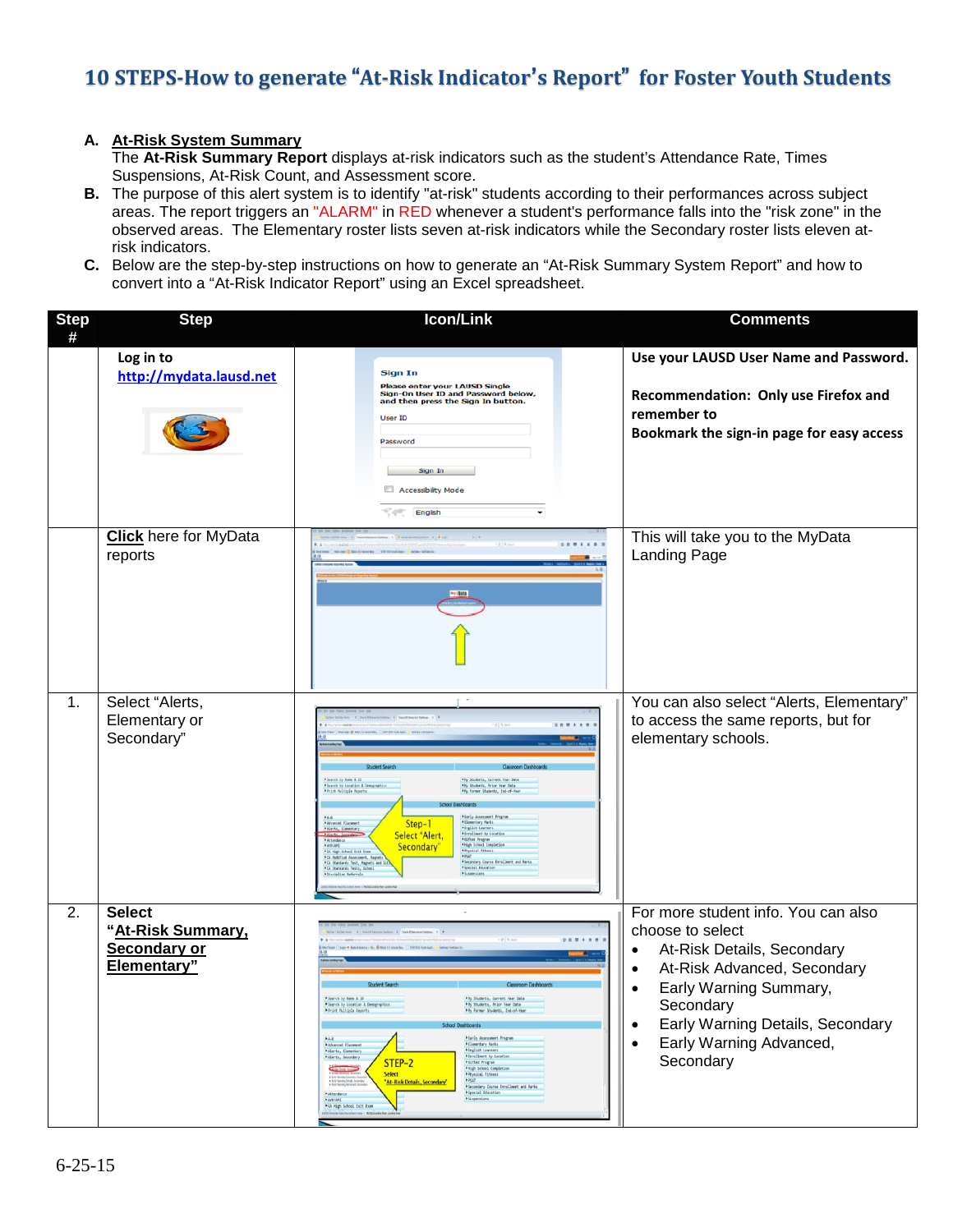## **10 STEPS-How to generate** "**At-Risk Indicator**'**s Report**" **for Foster Youth Students**

| <b>Step</b><br># | <b>Step</b>                                                                      | Icon/Link                                                                                                                                                                                                                                                                                                                                                                                                                                                                                                                                                                                                                                                                                                                                                                                                                                                                                                                                                                                                                                                                     | <b>Comments</b>                                                                                                                                                                                                                   |
|------------------|----------------------------------------------------------------------------------|-------------------------------------------------------------------------------------------------------------------------------------------------------------------------------------------------------------------------------------------------------------------------------------------------------------------------------------------------------------------------------------------------------------------------------------------------------------------------------------------------------------------------------------------------------------------------------------------------------------------------------------------------------------------------------------------------------------------------------------------------------------------------------------------------------------------------------------------------------------------------------------------------------------------------------------------------------------------------------------------------------------------------------------------------------------------------------|-----------------------------------------------------------------------------------------------------------------------------------------------------------------------------------------------------------------------------------|
| 3.               | <b>Select</b><br>"Local District"                                                | <b>Alerts, Elementary</b><br>At Risk Summary, Elementary<br>At Risk Details, Elementary   At Risk Advanced, Elementa<br>You must select a location to<br>The purpose of the At-Risk System is to identify "at risk"<br>"risk zone" in the observed area. Measurements used in<br>view this report.<br>marks, number of 1 or 2 marks for work effort marks, at<br>Filters<br>below basic" for CST and ELA assessment, "well below b<br>work habit marks, "three or more of 1 or 2 marks" for w<br><b>Local District</b><br>(All Column Values)<br>(All Column Values)<br><b>Elementary At-Risk System Summary</b><br><b>NDEPENDENT CHARTER</b><br>LD - CENTRAL<br><b>Enrolled students refreshed weekly</b><br>LD - EAST<br>Display Student Name as: Student Name (Last, First) -<br><b>LD - NORTHEAST</b><br><b>LD-NORTHWEST</b><br>LD - SOUTH<br>LD - WEST<br>Studen<br>Search.<br>Name<br>Cost<br><b>School Teacher</b><br>(Last,<br><b>CST</b><br>×<br><b>Center Name Name</b><br>First)<br>ID<br>Cour<br>1585701 107TH xxxxx,<br>1000000<br>Apply Reset ~<br>ST EL XXXXXX | Recommendation: By selecting Local<br>District to extract school data, you can<br>decrease the number of schools that<br>show up on the drop down menu.                                                                           |
| 4.               | Select <b>Prefered</b><br><b>Location (Campus)</b><br>to choose school<br>campus | Step 4<br><b>Select Preferred</b><br><b>Location (Campus)</b><br>$\frac{\partial \mathcal{L}}{\partial \mathbf{m}} = \frac{\partial \mathcal{L}}{\partial \mathbf{m}}$                                                                                                                                                                                                                                                                                                                                                                                                                                                                                                                                                                                                                                                                                                                                                                                                                                                                                                        | You can only select one school at a<br>time when running this report. However,<br>you can combine (cut and paste)<br>reports later from each school, if you<br>want them all on one report.                                       |
| 5.               | Click "Apply"                                                                    | ey Al-Hick System Defail<br><b>ISEVELY SHICK</b><br>Step $5-$<br><b>Click "Apply</b>                                                                                                                                                                                                                                                                                                                                                                                                                                                                                                                                                                                                                                                                                                                                                                                                                                                                                                                                                                                          | You must click APPLY for each filter<br>box category in order for selections to<br>take effect.                                                                                                                                   |
| 6.               | Scroll down to Foster<br>Youth Tab and Select<br>" <u>Y</u> " (Yes)              | <b>Step 6 Scroll down to</b><br><b>Foster Youth Tab and</b><br>Select "Y" (Yes)<br>Apply Reset                                                                                                                                                                                                                                                                                                                                                                                                                                                                                                                                                                                                                                                                                                                                                                                                                                                                                                                                                                                | When selecting "Y" (Yes) on the<br><b>Foster Youth Tab, only DCFS open</b><br>cases will appear.<br><b>Therefore, for VOLUNTARY cases</b><br>you must go back and select "N"<br>(No) and add (copy & paste) each<br>individually. |